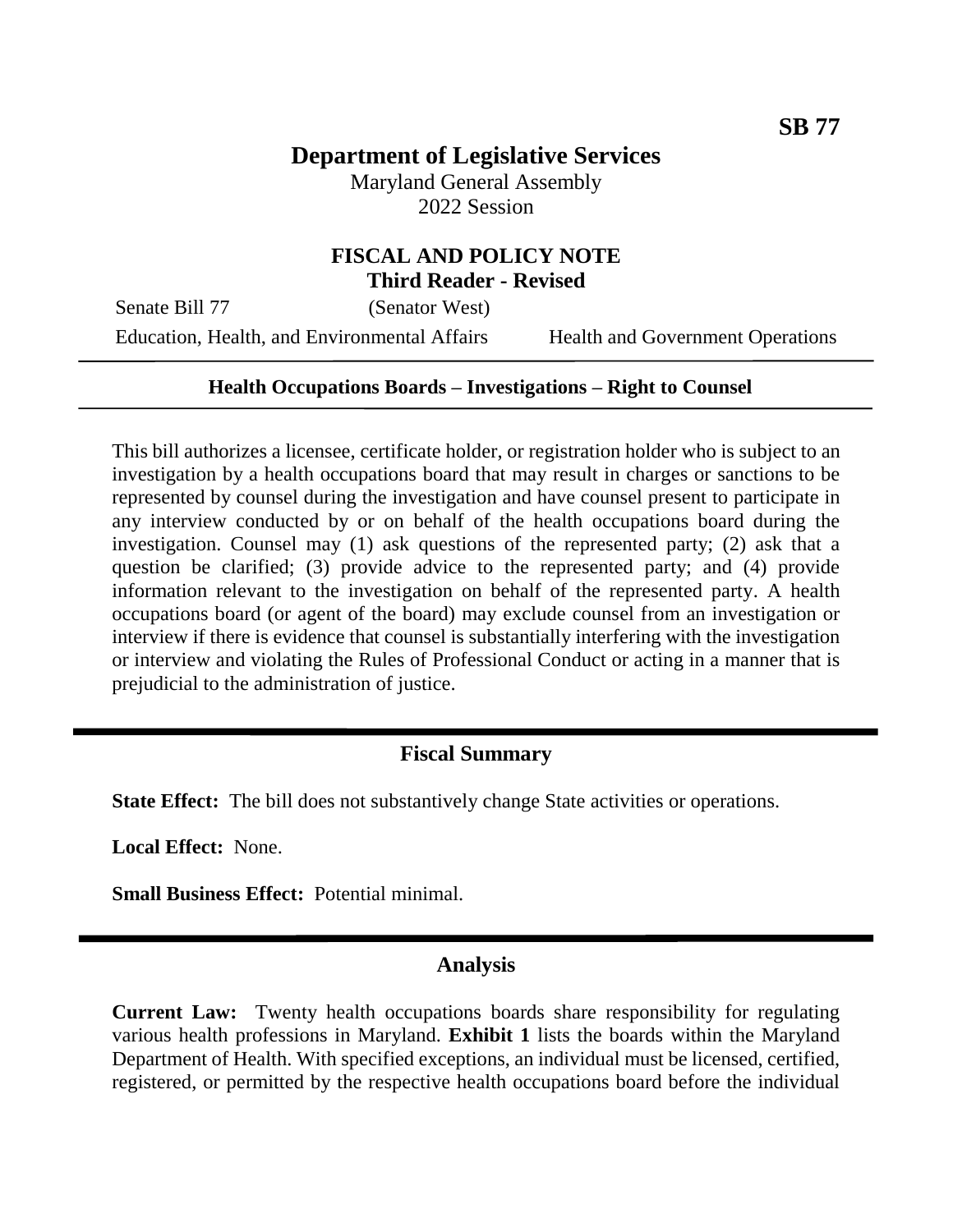may practice in the State. Licensure, certification, registration, and permit requirements vary by profession but typically require, among other things, specified education and experience, passage of a national and/or State examination, and a criminal history records check.

### **Exhibit 1 Health Occupations Boards in the Maryland Department of Health**

Acupuncture

Audiologists, Hearing Aid Dispensers, Speech-Language Pathologists, and Music Therapists Chiropractic Dental Dietetic Practice Environmental Health Specialists Massage Therapy Morticians and Funeral Directors Nursing Nursing Home Administrators Occupational Therapy **Optometry** Pharmacy Physical Therapy Physicians Podiatry Professional Counselors and Therapists Psychologists Residential Child Care Program Professionals Social Work

Source: Department of Legislative Services

With limited exceptions, individuals who are licensed, certified, registered, or permitted by a health occupations board have a right to counsel at a sanctioning hearing. A similar right to counsel is not specified in statue or regulations for a licensee or certificate holder during the investigation of a complaint.

SB 77/ Page 2 To the extent permitted by existing resources and deemed practicable, each health occupations board must establish a disciplinary subcommittee, which must (1) be responsible for the investigation of complaints; (2) determine whether the board should